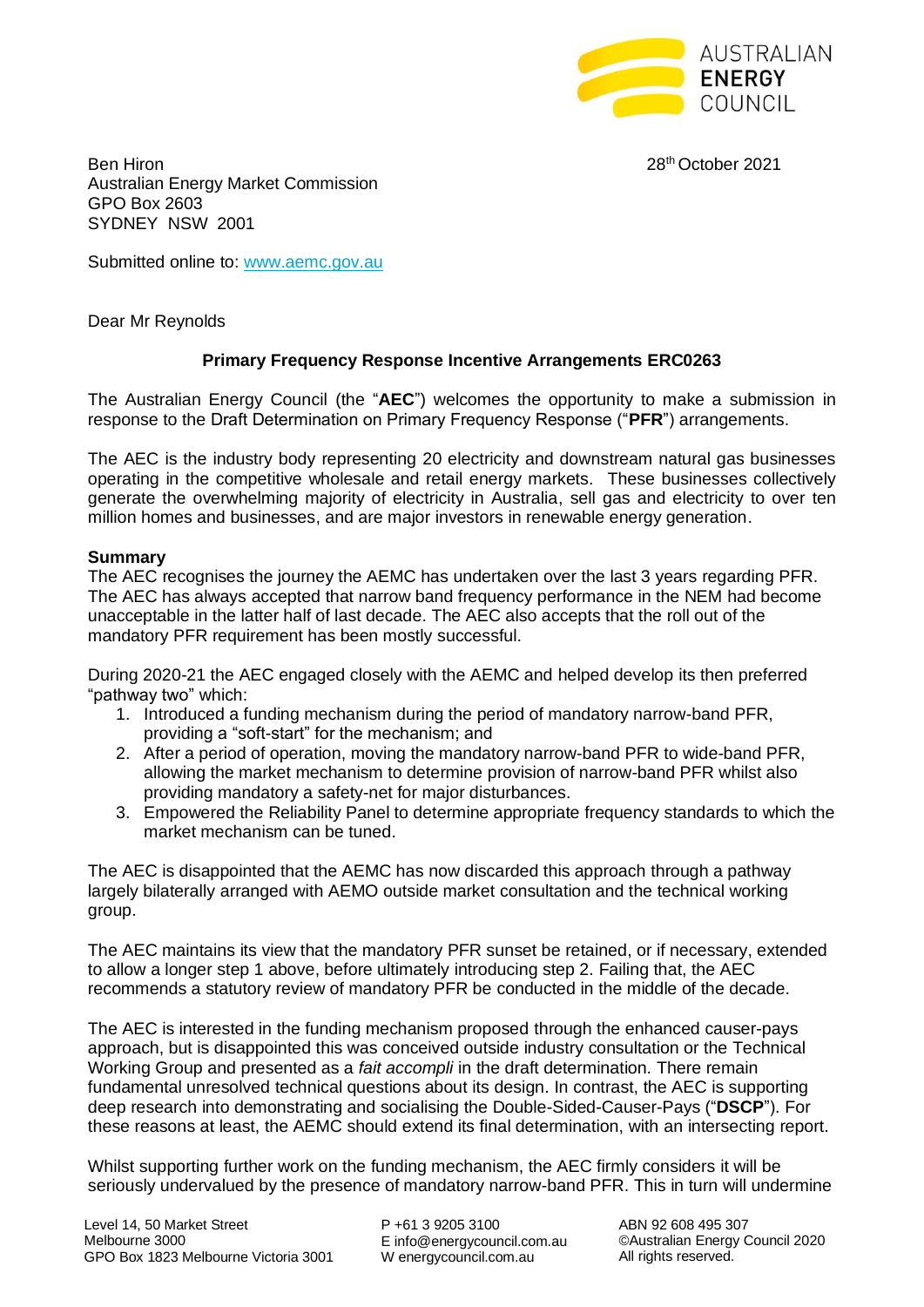investment in its future delivery, which, as AEMC's consultant GHD has pointed out, could lead to a serious shortage of PFR headroom by the end of the 2020's. That will presumably require an adjustment or additional mechanism, and so this needs consideration against moving now towards an enduring arrangement.

The AEC does not support delegating development of the mechanism at this time to AEMO and instead considers this should be considerably furthered by AEMC. This will require an extension to the current timeframe of  $4 - 6$  months. During this time the AEMC should engage research into its operation and undertake another round of consultation.

## **Discussion**

### *The role of mandatory PFR*

During the rule change process that ultimately introduced mandatory PFR, the AEC strongly expressed its concerns that a mandatory provision of narrow band PFR was distortionary and risked undermining the appropriate valuation needed to retain and invest in new sources of good frequency performance. Nevertheless the AEC accepted that narrow band frequency performance had become unacceptable and accepted the rule change as an emergency measure, appropriately limited by a three-year sunset allowing time to develop a market mechanism that would ultimately incentivise its voluntarily provision.

The AEC engaged in good faith with the AEMC's process and suggested a pathway that would provide all parties confidence<sup>1</sup>. That included:

- A concession that at the sunset date the obligation would revert to wide-band frequency support. Wide-band mandatory PFR was acknowledged to create a (lesser) distortion, but alleviated concerns that a safety net was needed for non-credible contingency events.
- Substantial investment by AEC and ARENA into demonstrating one promising form of market incentive that could be used to retain satisfactory narrow-band PFR following the sunset.

The AEC does not disagree with the advice obtained by the AEMC that the rollout of mandatory narrow-band PFR has been mostly successful<sup>2</sup> and that directly measurable costs of the new obligation on conventional plant appear low.

The AEC considers there will likely accrue greater issues in the long-term, especially as the number of synchronised conventional plants diminishes. This is evidenced by the observation that the final stages of the rollout, which introduced non-conventional plant to mandatory narrow-band PFR, did not show material improvement in narrow band frequency control. This was to be expected due to the exemptions provided to batteries not in an export mode, and the natural lack of headroom affecting solar and wind provision.

However the *costs* of the obligation were never AEC's primary concern. This was that any form of mandatory obligation would fail to identify the true *value* of the provision of PFR. Rewarding value is essential to ensure that providers continue to deliver the service, and that new entrants invest in its future provision. It is also essential to the quality of its delivery, particularly in the provision of headroom to support PFR.

AEMO's desire to maintain mandatory PFR results from a static consideration of the easiest system operation within the current market structure. It does not contemplate dynamic long-term effects, though AEMO acknowledges additional market mechanisms (beyond the causer pays proposal here) will be needed in time as the fleet changes.

<sup>1</sup> <https://www.energycouncil.com.au/media/tjqe0qzj/20200922-aec-pfr-submission.pdf>

<sup>&</sup>lt;sup>2</sup> The AEC does not however evidence of a worrisome oscillation as a result of the mandatory PFR.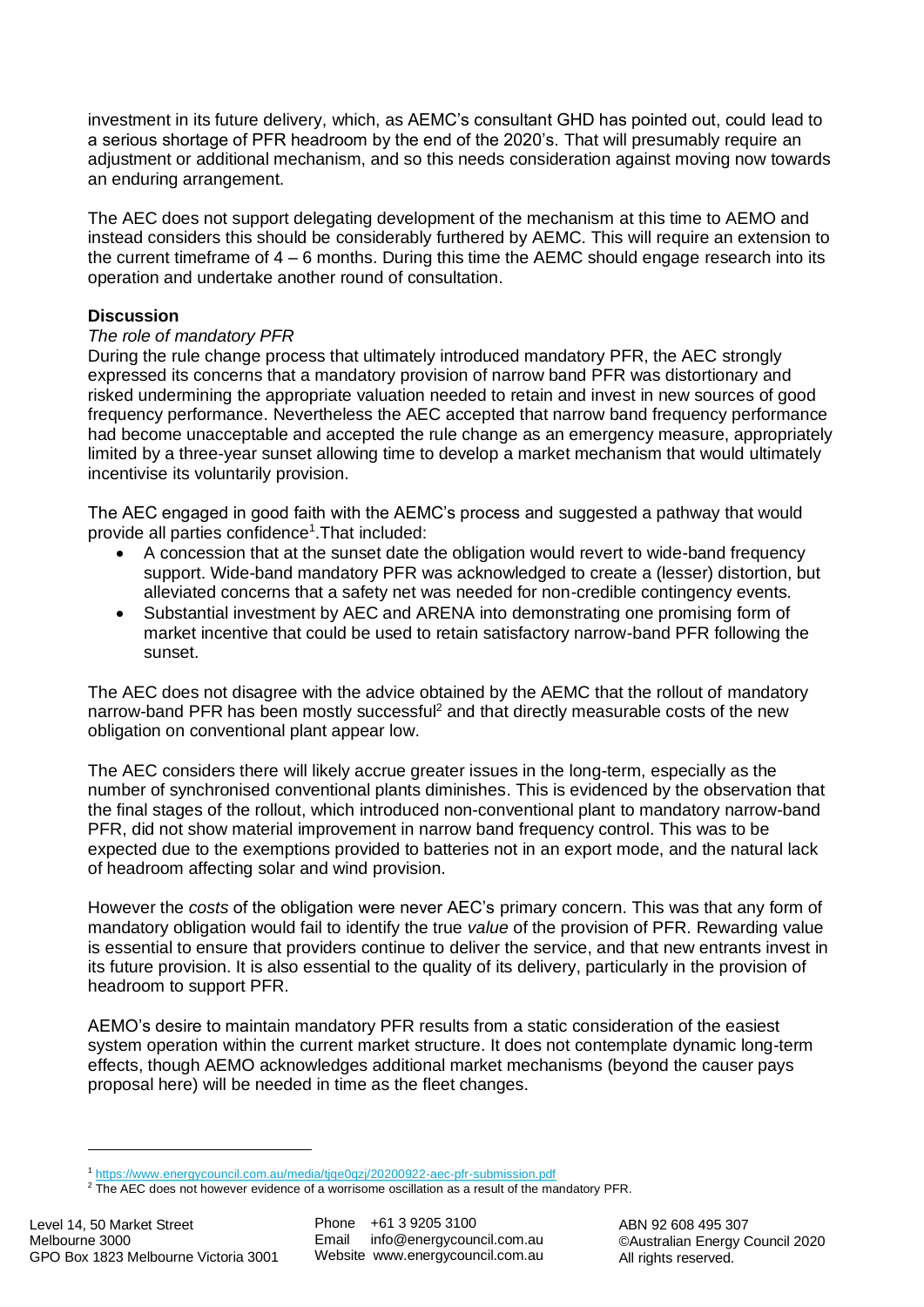AEMO's claim that global PFR is necessary in order to have most confidence in the calibration of its own power system models is also short-sighted. This suggests AEMO's models are not being prepared for a future where rapid changes in fleet or commitment patterns have dramatically changed the incidence of PFR. Contrarily, it is safer for AEMO to have a known quantity of predefined PFR recruited by a market mechanism rather than rely on the unpredictable PFR that arises as a by-product of the energy market.

AEMO also claims that mandatory PFR is necessary for geographic diversity of its provision. The AEC contrarily suggests that mandatory PFR has the opposite effect: occurring purely as a byproduct of energy dispatch its geographic incidence will be quite random. In contrast a market mechanism can readily specify regional quantities.

In its submission to the Directions Paper<sup>3</sup>, the AEC counselled the AEMC against relying on AEMO for market design, rather than technical advice:

"The Directions Paper over-emphasises the importance of technical advice yet to be delivered by [AEMO] in its consideration of frequency control market design. AEMO's technical input is critical, but the process described in the Directions Paper appears to place AEMO outside its role by inviting it to independently propose and assess market designs from an economic perspective. The AEC considers instead that AEMO's technical skills be leveraged under AEMC guidance, for example by studying the practicality of designs developed within the AEMC's work."

Nevertheless the AEMC appear to have drawn its pathway for PFR market design primarily from AEMO's position as presented in its Technical Paper "Enduring PFR requirements for the NEM"<sup>4</sup>. AEMC appear to have been convinced that only a mandatory PFR will provide the security confidence (considered with respect to the existing NEM fleet) that AEMO desire. The AEC disagrees, as it is always feasible to design a market mechanism that could deliver any specified security outcome. Having determined this desired outcome, the choice of whether it is more efficient to recruit the PFR service by fiat or incentive is a purely economic question for the AEMC, not an engineering one for AEMO.

### *Way forward for sunset*

The AEC therefore does not support abandonment of the sunset. The draft determination appears to acknowledge that some kind of additional mechanism (beyond enhanced causer pays) will be necessary to value PFR and headroom before the end of the 2020's and alludes to a future activity to develop one.

In 2019 the AEC expected that that would develop within this process in time for the three-year sunset. Recognising that progress has not been made, the AEC recommends extending rather than abandoning the sunset such that this long-term arrangement can be developed. Development of the arrangement could be done within this rule change or in another forum, possibly a selfinitiated review.

If the AEMC is determined to expunge the sunset, then the AEC recommends that a date for a statutory PFR review be inserted into the rules well before the likely emergence of the difficulties described. This review's scope should include the need to procure sufficient headroom-supported PFR following the withdrawal of traditional providers, and whether it remains necessary to retain mandatory PFR provision.

<sup>&</sup>lt;sup>3</sup> https://www.energycouncil.com.au/media/3uzn1gpt/20210204-erc0263-frequency-control-rule-changes-combined.pdf

<sup>4</sup> [https://aemo.com.au/-/media/files/initiatives/primary-frequency-response/2021/enduring-pfr-requirements-for-the-nem-technical-white](https://aemo.com.au/-/media/files/initiatives/primary-frequency-response/2021/enduring-pfr-requirements-for-the-nem-technical-white-paper.pdf?la=en)[paper.pdf?la=en](https://aemo.com.au/-/media/files/initiatives/primary-frequency-response/2021/enduring-pfr-requirements-for-the-nem-technical-white-paper.pdf?la=en)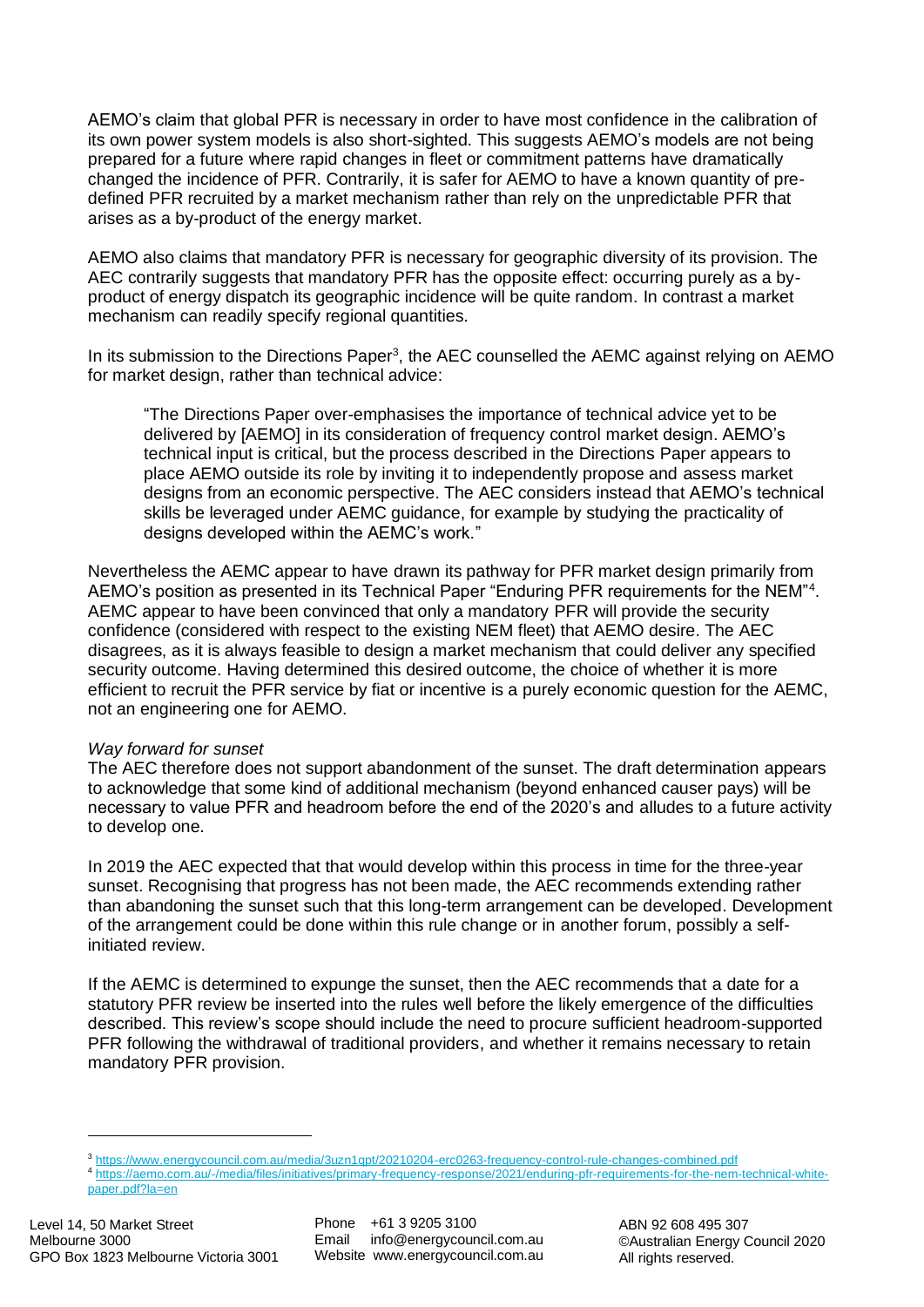### *The Consultation Process*

The AEMC has been working on an enduring pathway for PFR since it determined to introduce a temporary mandatory PFR rule in June 2020. It engaged a large Technical Working Group ("**TWG**") and constructively presented possible pathways beyond the June 2023. In particular, the "Pathway Two" seemed largely to reflect the AEC's thinking as submitted in September 2020<sup>5</sup>, and, at the time of the Discussion Paper, was presented as AEMC's preference. It was also the direction implied by the Energy Security Board ("**ESB**") Essential System Services ("**ESS**") line of work wishing to unbundle and fill the "missing markets" of unrewarded ESS'<sup>6</sup>. Consistent with that expectation, the AEC, several members and the Australian Renewable Energy Agency ("**ARENA**") made a substantial investment into demonstrating a funding mechanism that could deliver secure PFR outcomes beyond the sunset.

The dominant view from the ESB, participant submissions and TWG discussion was consistent with Pathway Two. AEMO was known to favour Pathway One, but did not openly debate this within the TWG nor consult with participants regarding the preference articulated in its Technical Paper. The AEMC's draft determination of Pathway One is therefore frustrating for all other parties who engaged in the AEMC's process in good faith and with large efforts in expectation that their views would be reasonably considered against other views.

The AEMC has compounded this consultation failure by surprising the industry with a complex new mechanism revealed at the Draft Determination stage. Instead of developing this progressively in concert with the TWG and investing in analytical modelling, it has been presented as a *fait accompli* in the Draft Determination. The Draft Determination acknowledges many open questions regarding its design but passes these matters to AEMO to determine after the AEMC has made a high-level rule in early December 2021. This is not acceptable.

By way of contrast, the AEC was aware of the AEMC's uncertainties regarding one of its preferred market designs; DSCP. The AEC understood that it could not be furthered unless detailed analytical work were conducted to prove its effectiveness and revenue outcomes. The AEC agreed with this caution and invested in a major quantitative modelling exercise exactly to give the AEMC that confidence.

Thus, the AEMC has shown a double standard regarding its preparedness to adopt an unproven model in comparison to its previous demands for detailed demonstration of DSCP theory.

Given its very recent exposure to the industry, the AEC considers it is far too early for the AEMC to be confident that it will satisfy the issues identified by GHD, and indeed whether it will produce reasonable results. It is also too early to expect stakeholders to yet have the understanding to provide the sophisticated feedback the AEMC seeks to the draft determination.

The AEC suggests the AEMC should immediately extend the completion time of this Rule Change of 4-6 months, with an additional consultation stage. This consultation stage should be informed by detailed development of the Enhanced Causer-Pays concept and modelling of its outcomes with historical 4 second data.

As discussed above, the AEC undertook such an exercise with the DSCP theory in direct response to uncertainties expressed by the AEMC about its practical implementation. The AEC sees no reason why the AEMC should not undertake the same diligence with respect to its preferred mechanism.

*Enhanced Causer-Pays*

The AEC broadly understands the theoretical intent of this mechanism, however in the absence of

<sup>5</sup> <https://www.energycouncil.com.au/media/tjqe0qzj/20200922-aec-pfr-submission.pdf>

<sup>6</sup> <https://esb-post2025-market-design.aemc.gov.au/>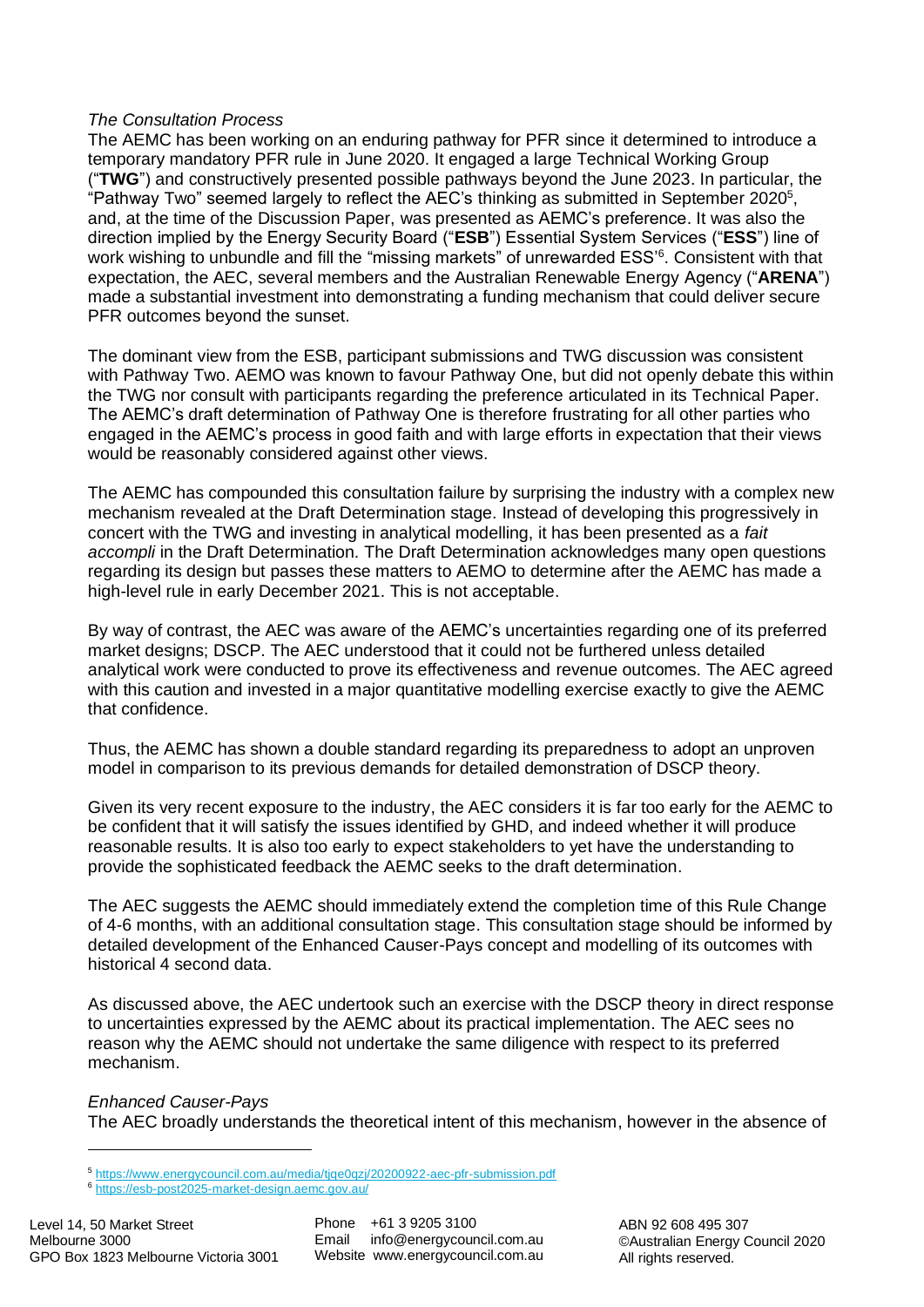at least some degree of back-casting, cannot provide any meaningful commentary on its likely effectiveness.

The AEC's main observation is that the concept is too underdeveloped and unproven to pass on to AEMO at this time. The AEMC should develop and model its operation in considerable detail before determining a rule. That rule may leave much of the parametric specification to AEMO's procedures, but the reform should not leave the AEMC's control until the design is effectively fully specified.

Such an approach would also be consistent with AEMC's normal good regulatory practice. Consider for example the Wholesale Demand Response mechanism: Appendices E, F and G of that final determination<sup>7</sup> comprehensively specify its design with respect to obligations, baselines and settlement flows respectively. The sort of detail presented in Box 10 of that report is the level AEMC should strive to achieve for enhanced causer pays before it transfers the implementation task to AEMO.

Whilst the AEC has always been supportive of a mechanism that rewards PFR performance, it is necessary to be first explicit on the *objective* of the mechanism. As far as the AEC can determine, this appears limited to a form of *compensation* for performing a PFR obligation, rather than a *valuation* to encourage investment in its delivery or quality. That objective may then justify what appears intended to be a low-powered mechanism.

That leaves open however the question of how to address GHD's concern of declining provision of PFR headroom over time. It is not clear whether AEMC considers the enhanced causer-pays mechanism is intended to achieve that, or if it anticipates developing another mechanism in future years. The AEC's view is that this seems likely to be necessary, and, if so, the AEMC should contemplate whether it makes sense to introduce what will be only a short-lived scheme or instead move immediately to design an enduring arrangement.

A concern raised in the TWG is that rather than this new scheme being effectively double-sided, i.e. with causers compensating correctors, the majority of revenue compensating correctors will be drawn from the proposed socialised levy. Whilst not rejecting this result, the AEC would find it disappointing that it could not achieve the enclosed self-funding nature of DSCP. Confirming this feature is a reason it is essential to backcast its operation before determining the rule.

Another observation is the use of the FCAS regulation as a multiplier in the power of the payments. The DSCP work sponsored by AEC and ARENA had considered but rejected this as it does not appear to be relevant to the value of correcting frequency at any time. The Regulation price reflects instead the insurance value of presenting the capability to correct frequency, rather than what appears to be the AEMC's objective here: compensating for the actual travel work involved in correcting frequency. The DSCP work prefers the use of the current spot energy price as a more appropriate multiplier to apply to the value of PFR travel work.

### **Conclusion**

In summary the AEC is disappointed that the AEMC has chosen to go against its previously preferred "Pathway two" direction, which was consistent with the vast majority of stakeholder input and ESB Post 2025 direction. Instead it has gone outside its own consultation process and acquiesced to one party's view: AEMO. The AEC considers this unreasonable, and the AEMC's reliance on mandatory PFR short-sighted, being likely to create major difficulties from the middle of this decade as the type of plant that its success relies upon withdraws.

The AEC therefore suggests the sunset should be extended rather than expunged. If that is not acceptable, a statutory review of mandatory PFR should be set for the middle of the 2020's.

<sup>7</sup> [https://www.aemc.gov.au/sites/default/files/documents/final\\_determination\\_-\\_for\\_publication.pdf](https://www.aemc.gov.au/sites/default/files/documents/final_determination_-_for_publication.pdf)